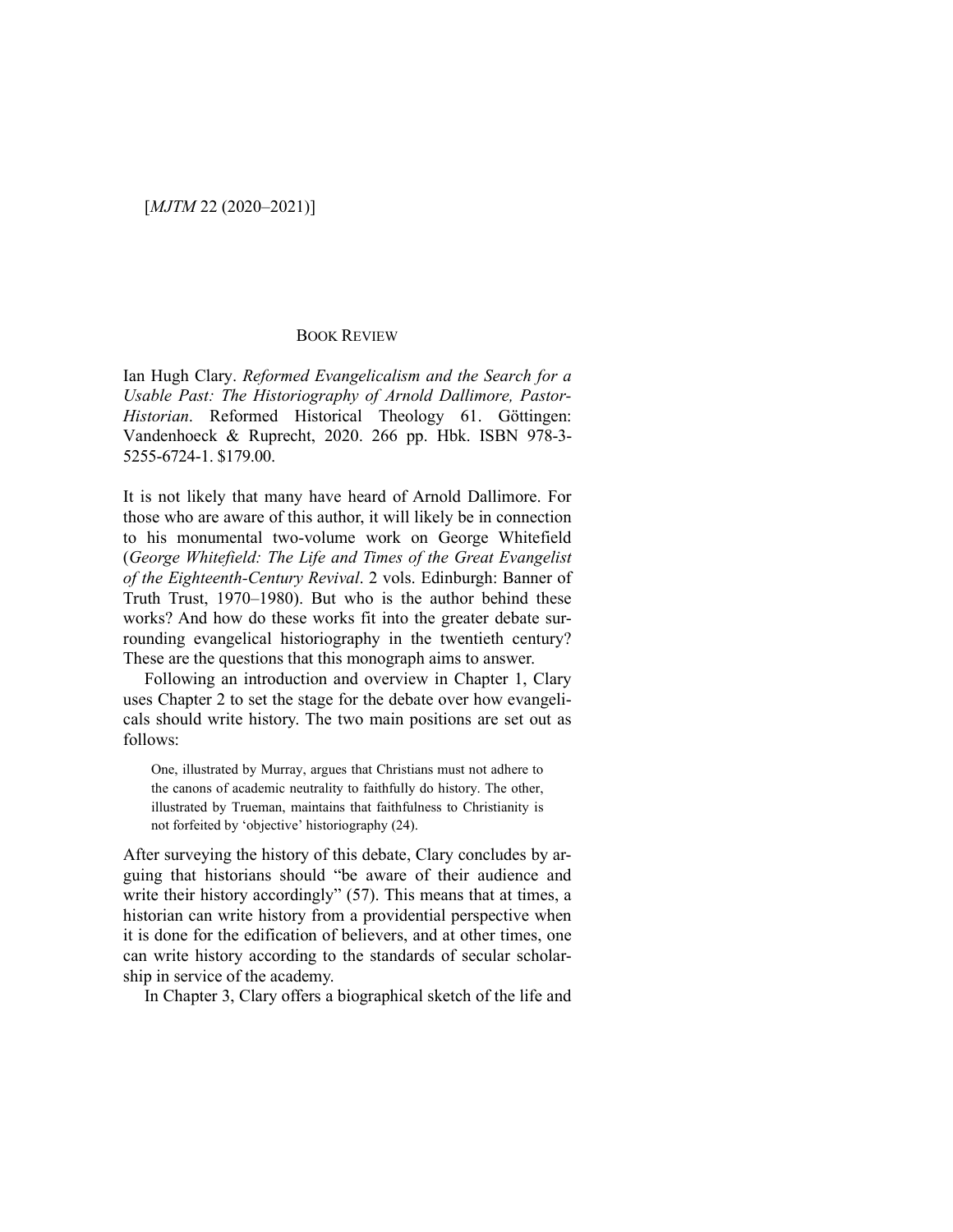## R22 *McMaster Journal of Theology and Ministry* 22

ministry of Arnold Dallimore. Clary details the early years of Dallimore, his education at Toronto Baptist Seminary, his work as a pastor, the beginning and continuation of his ministry as a historian, and concludes with his final years.

The fourth chapter is what Clary claims to be "the most important to the thesis of this study" (20). Here, Clary surveys and analyzes the historical method used by Dallimore in his works on Whitefield and seeks to determine if they are hagiography, as they are often labelled. However, through his analysis, Clary defends Dallimore against the charge of writing hagiography although Dallimore explicitly wrote the biographies for the sake of encouraging believers and "with the express conviction that twentieth-century evangelicalism has something to learn from Whitefield" (165).

Chapters 5 and 6 deal with other less popular studies by Dallimore. Chapter 5 focuses on Dallimore's works on Edward Irving and Charles Spurgeon while Chapter 6 centers on his works on Charles Wesley and Susanna Wesley. Clary shows how Dallimore's theological biases made his work on Irving unfairly anachronistic, leading him to write a polemically charged work rather than a historically reliable one. The other three studies are shown to be mostly reliable, albeit basic, life stories of the respective people. Yet throughout all of Dallimore's works, Clary mentions that "there is a discernable interpretive bias that regularly manifests itself, namely Dallimore's assumptions about the problems of the charismatic movement" (234).

Chapter 7 serves as the conclusion to the book. Clary reflects on the lessons that the current historian can learn from the life and ministry of Dallimore. While there are warnings about letting one's theology cloud one's historical judgement, there are also encouragements about the validity and importance of the study of history for the edification of the church.

In review, two main comments come to mind. First, this monograph is a part of the Reformed Historical Theology series but its contents are much more focused on biography and historiography than it is on theology. There are theological aspects to the work, namely those instances in which Clary focuses on the theology of select individuals; however, this theological component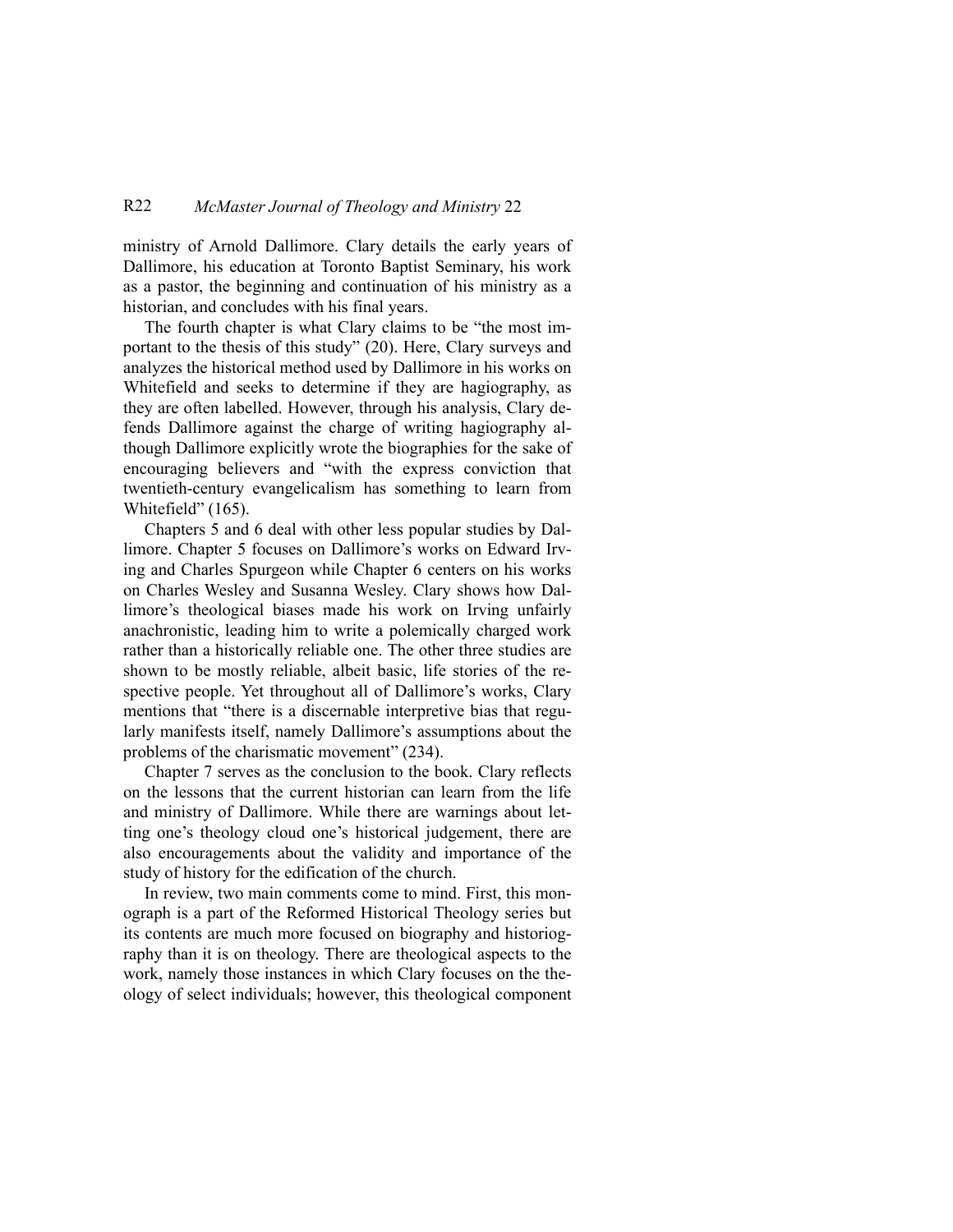fits within the greater focus of Clary on the historical method and reliability of Dallimore. Thus, what the reader will find in *Reformed Evangelicalism* is an interesting and stimulating study on historiography rather than the type of historical theological work typically represented in the Reformed Historical Theology series.

Second, the debate that Clary engages with in this work is really an insider discussion for those curious about how history and Christian faith can work together. The debate centers on "evangelicals in the twentieth century" (25); it is not focused on historiography in the twentieth century more generally. One will not read of the ways the academy wrestled with postmodern philosophy and critical theory but only of how evangelicals questioned whether they should write for the academy and the church or the church alone. If one is looking for a study on the former, I would recommend the work of Elizabeth A. Clark, *History, Theory, Text*: *Historians and the Linguistic Turn* (Cambridge, MA: Harvard University Press, 2004). These two works serve different purposes, and for a fuller perspective of historiography in the twentieth century, both works can be read alongside each other.

As for the readership, this monograph will appeal to several different audiences. For one, it will be of interest to those who want to learn about the life and writings of the pastor-historian Arnold Dallimore and the Canadian Baptist history of which he was a part. It will also appeal to those interested in the topic of historiography and the evangelical debate in the twentieth century. Practically speaking, it is also written in such a way that can help guide historians wrestling with the question of how their own faith and historical scholarship might be compatible.

Reading about a historian involved in the Canadian context is a welcome change. Along with reading about places like London, England, one can also find in this monograph Ontario's small towns like Essex and Cottam. Such places are not likely to be spoken of in countries outside of Canada, yet this monograph helpfully places a Canadian pastor from such small towns into a larger discussion of evangelical historiography. In this way, Clary, a native of Canada, has done the church and academy a great service with this work. Being beautifully written, well